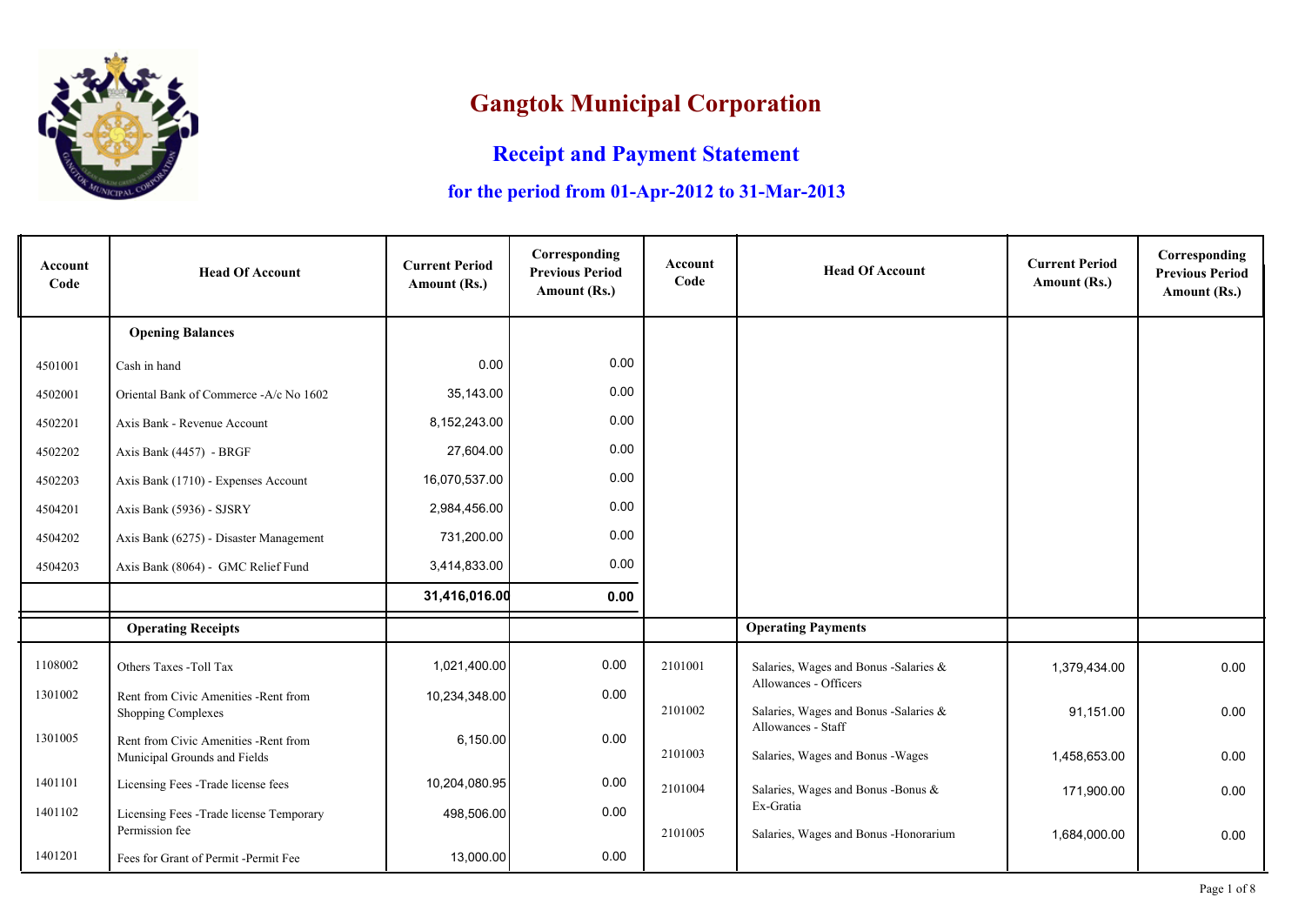| Account<br>Code | <b>Head Of Account</b>                                                           | <b>Current Period</b><br>Amount (Rs.) | Corresponding<br><b>Previous Period</b><br>Amount (Rs.) | Account<br>Code | <b>Head Of Account</b>                                                                                              | <b>Current Period</b><br>Amount (Rs.) | Corresponding<br><b>Previous Period</b><br>Amount (Rs.) |
|-----------------|----------------------------------------------------------------------------------|---------------------------------------|---------------------------------------------------------|-----------------|---------------------------------------------------------------------------------------------------------------------|---------------------------------------|---------------------------------------------------------|
| 1401300         | Fees for Certificate or Extract -Consolidated<br>Fees for Certificate or Extract | 167,915.00                            | 0.00                                                    | 2101006         | Salaries, Wages and Bonus - Arrears and<br>Supplementary Pay                                                        | 763,180.00                            | 0.00                                                    |
| 1402008         | Penalties and Fines - Other Penalties and Fines                                  | 819,634.00                            | 0.00                                                    | 2101007         | Salaries, Wages and Bonus -Consolidated                                                                             | 2,182,483.00                          | 0.00                                                    |
| 1404012         | Other Fees -Miscellaneous fees                                                   | 2,740.00                              | 0.00                                                    | 2102001         | Pay                                                                                                                 |                                       |                                                         |
| 1405005         | User Charges -Garbage Collection Charges                                         | 6,244,039.50                          | 0.00                                                    |                 | Benefits and Allowances - Remuneration &<br>Fees (People Representatives) - Ward                                    | 95,600.00                             | 0.00                                                    |
| 1405006         | User Charges -Pay & Use toilets                                                  | 125,200.00                            | 0.00                                                    |                 | Councillors, Mayor and MIC Members, etc.                                                                            |                                       |                                                         |
| 1405007         | User Charges -Parking Space Charges (On<br>contract)                             | 1,711,302.00                          | 0.00                                                    | 2102002         | Benefits and Allowances -Allowances to<br>People Representatives - Ward Councillors,<br>Mayor and MIC Members, etc. | 14,531.00                             | 0.00                                                    |
| 1405012         | User Charges - Sanitation Charges                                                | 748,171.00                            | 0.00                                                    | 2102006         | Benefits and Allowances -Compensation to                                                                            | 21,535.00                             | 0.00                                                    |
| 1408000         | Other Charges -Consolidated Other Charges                                        | 4,000.00                              | 0.00                                                    |                 | Staff                                                                                                               |                                       |                                                         |
| 1408001         | Other Charges - Other Charges                                                    | 59,500.00                             | 0.00                                                    | 2102010         | Conveyance allowance                                                                                                | 80,000.00                             | 0.00                                                    |
| 1501101         | Sale of Forms & Publications - Sale of tender<br>papers                          | 63,100.00                             | 0.00                                                    | 2103001         | Pension - Pension / Family Pension<br>(Monthly)                                                                     | 1,218,925.00                          | 0.00                                                    |
| 1501102         | Sale of Forms & Publications - Sale of Trade<br>License form                     | 185,624.00                            | 0.00                                                    | 2104002         | Other Terminal & Retirement Benefits<br>-Retirement Gratuity                                                        | 34,742.00                             | 0.00                                                    |
| 1504001         | Hire Charges for Vehicles -Hire Charges for<br>Vehicles                          | 97,900.00                             | 0.00                                                    | 2104003         | Other Terminal & Retirement Benefits<br>-Provident Fund Contribution                                                | 836,325.00                            | 0.00                                                    |
| 1601001         | Revenue Grants-From State Government                                             | 16,244,000.00                         | 0.00                                                    | 2104005         | Other Terminal & Retirement Benefits<br>-Leave Encashment                                                           | 225,511.00                            | 0.00                                                    |
| 1701008         | Interest -Other Interest                                                         | 289,753.00                            | 0.00                                                    | 2104006         | Other Terminal & Retirement Benefits -                                                                              | 1,097,244.00                          | 0.00                                                    |
|                 |                                                                                  | 48,740,363.45                         | 0.00                                                    |                 | Contribution for Leave Salary                                                                                       |                                       |                                                         |
|                 |                                                                                  |                                       |                                                         | 2201002         | Rent, Rates and Taxes - Rent of Municipal<br>School Building                                                        | 30,000.00                             | 0.00                                                    |
|                 |                                                                                  |                                       |                                                         | 2201003         | Rent, Rates and Taxes -Others Rents                                                                                 | 30,000.00                             | 0.00                                                    |
|                 |                                                                                  |                                       |                                                         | 2201101         | Office Maintenance - Electricity charges                                                                            | 369,782.00                            | 0.00                                                    |
|                 |                                                                                  |                                       |                                                         | 2201104         | Office Maintenance -Others                                                                                          | 450.00                                | 0.00                                                    |
|                 |                                                                                  |                                       |                                                         | 2201201         | Communication Expenses-Telephone and<br>Mobile expenses                                                             | 78,861.00                             | 0.00                                                    |
|                 |                                                                                  |                                       |                                                         | 2201203         | Communication Expenses-Postage and<br>Courier expenses                                                              | 7,960.00                              | 0.00                                                    |
|                 |                                                                                  |                                       |                                                         |                 |                                                                                                                     |                                       |                                                         |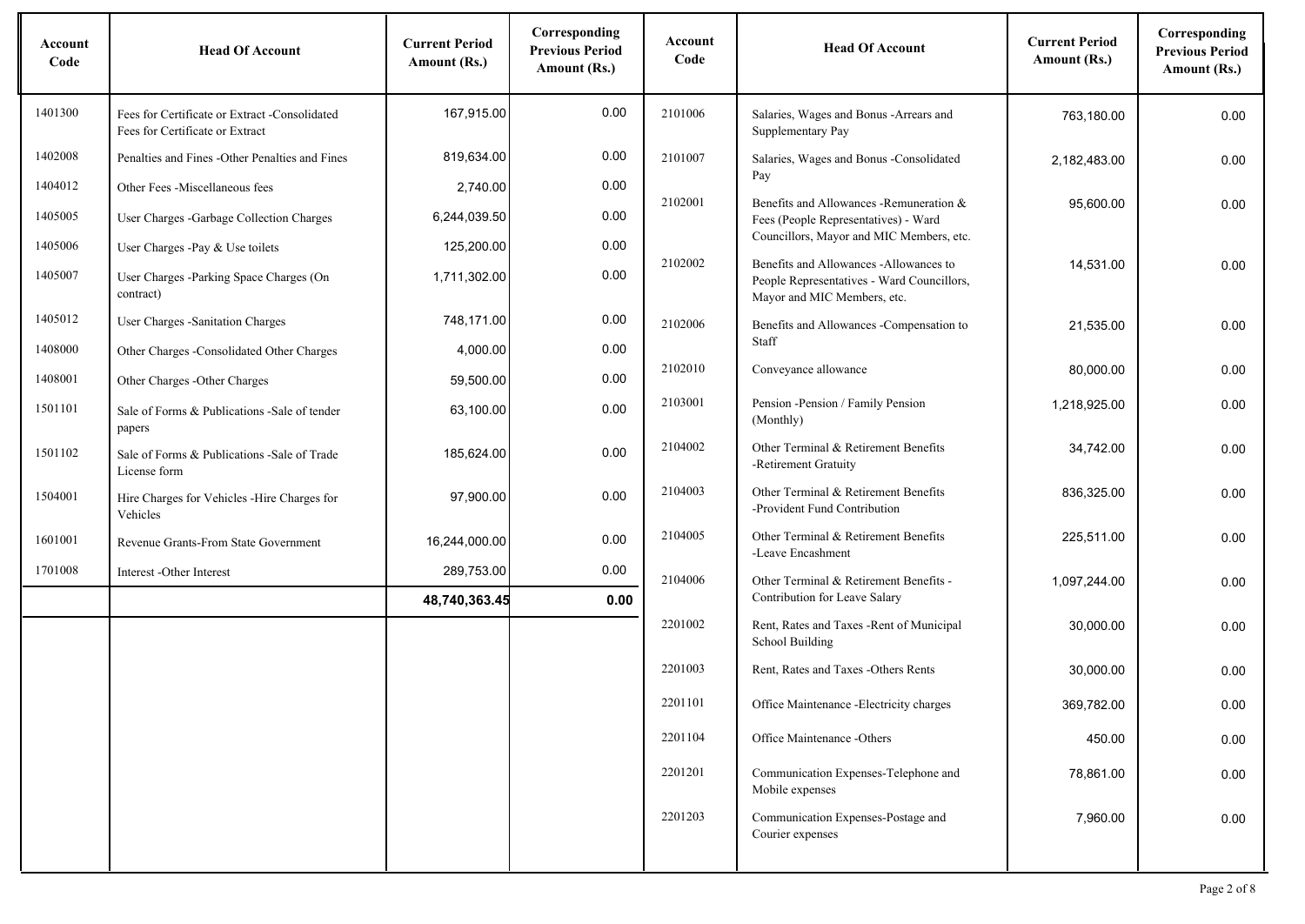| Account<br>Code | <b>Head Of Account</b> | <b>Current Period</b><br>Amount (Rs.) | Corresponding<br><b>Previous Period</b><br>Amount (Rs.) | Account<br>Code | <b>Head Of Account</b>                                                       | <b>Current Period</b><br>Amount (Rs.) | Corresponding<br><b>Previous Period</b><br>Amount (Rs.) |
|-----------------|------------------------|---------------------------------------|---------------------------------------------------------|-----------------|------------------------------------------------------------------------------|---------------------------------------|---------------------------------------------------------|
|                 |                        |                                       |                                                         | 2202001         | Books & Periodicals -Magazines                                               | 2,330.00                              | 0.00                                                    |
|                 |                        |                                       |                                                         | 2202002         | Books & Periodicals -Newspapers                                              | 25,529.00                             | 0.00                                                    |
|                 |                        |                                       |                                                         | 2202101         | Printing and Stationery -Printing expenses                                   | 169,127.00                            | 0.00                                                    |
|                 |                        |                                       |                                                         | 2202102         | Printing and Stationery -Stationery                                          | 170,458.00                            | 0.00                                                    |
|                 |                        |                                       |                                                         | 2202103         | Printing and Stationery -Computer stationery<br>and consumables              | 49,704.00                             | 0.00                                                    |
|                 |                        |                                       |                                                         | 2203001         | Travelling & Conveyance -Conveyance<br>expenses                              | 18,816.00                             | 0.00                                                    |
|                 |                        |                                       |                                                         | 2203002         | Travelling & Conveyance -Fuel, Petrol and<br>Diesel                          | 840,148.00                            | 0.00                                                    |
|                 |                        |                                       |                                                         | 2203004         | Travelling & Conveyance - Tours & Travels                                    | 449,445.00                            | 0.00                                                    |
|                 |                        |                                       |                                                         | 2204001         | Insurance - Vehicle Insurance                                                | 95,670.00                             | 0.00                                                    |
|                 |                        |                                       |                                                         | 2205002         | Audit Fees - External Audit Fees                                             | 26,966.00                             | 0.00                                                    |
|                 |                        |                                       |                                                         | 2206001         | Advertisement and Publicity -Guest<br>entertainment expenses                 | 11,409.00                             | 0.00                                                    |
|                 |                        |                                       |                                                         | 2206002         | Advertisement and Publicity -Advertisement<br>expenses                       | 98,765.00                             | 0.00                                                    |
|                 |                        |                                       |                                                         | 2206004         | Advertisement and Publicity -Website and<br><b>Internet Related Expenses</b> | 2,150.00                              | 0.00                                                    |
|                 |                        |                                       |                                                         | 2206101         | Membership & subscriptions -Expenses for<br>Membership & subscriptions       | 20,000.00                             | 0.00                                                    |
|                 |                        |                                       |                                                         | 2208001         | Other Administrative Expenses-Expenses for<br>Meeting                        | 224,175.00                            | 0.00                                                    |
|                 |                        |                                       |                                                         | 2208002         | Other Administrative Expenses-Expenses for<br>Training                       | 29,480.00                             | 0.00                                                    |
|                 |                        |                                       |                                                         | 2208003         | Other Administrative<br>Expenses-Miscellaneous expenses                      | 27,870.00                             | 0.00                                                    |
|                 |                        |                                       |                                                         | 2208004         | Other Administrative Expenses-Medical<br>Re-imbursement                      | 675,273.00                            | 0.00                                                    |
|                 |                        |                                       |                                                         | 2208005         | Other Administrative Expenses-Data Entry<br><b>Operator Charges</b>          | 7,667.00                              | 0.00                                                    |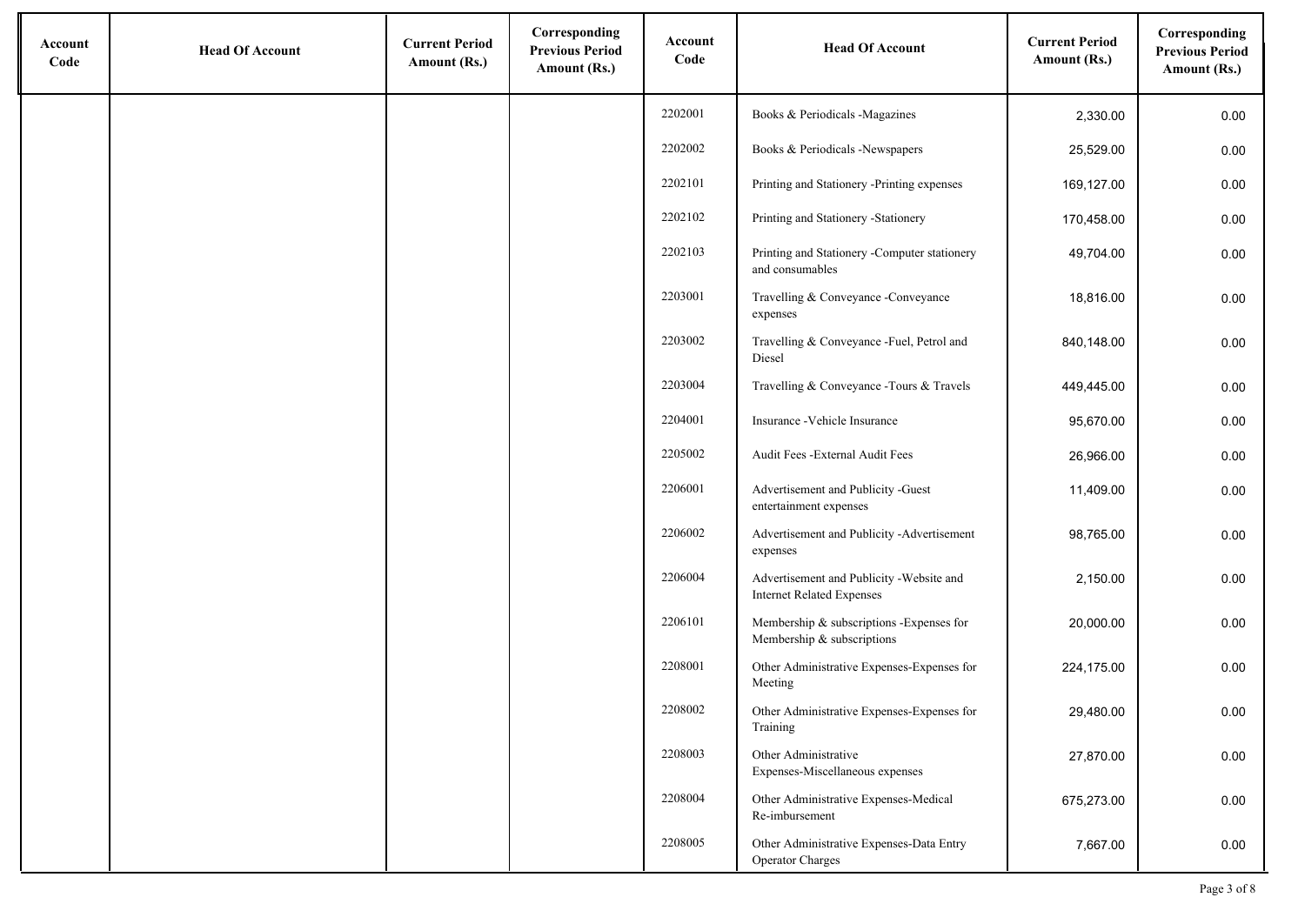| Account<br>Code | <b>Head Of Account</b> | <b>Current Period</b><br>Amount (Rs.) | Corresponding<br><b>Previous Period</b><br>Amount (Rs.) | Account<br>Code | <b>Head Of Account</b>                                                        | <b>Current Period</b><br>Amount (Rs.) | Corresponding<br><b>Previous Period</b><br>Amount (Rs.) |
|-----------------|------------------------|---------------------------------------|---------------------------------------------------------|-----------------|-------------------------------------------------------------------------------|---------------------------------------|---------------------------------------------------------|
|                 |                        |                                       |                                                         | 2208009         | Other Administrative Expenses - Motor<br>Vehicle Tax                          | 55,080.00                             | 0.00                                                    |
|                 |                        |                                       |                                                         | 2301001         | Power & Fuel -Consumption of Diesel and<br>Petrol                             | 1,440,786.00                          | 0.00                                                    |
|                 |                        |                                       |                                                         | 2304002         | Hire Charges - Hire Charges of Vehicles                                       | 30,025.00                             | 0.00                                                    |
|                 |                        |                                       |                                                         | 2305001         | Repairs & maintenance -Infrastructure<br>Assets - Roads & Bridges             | 400.00                                | 0.00                                                    |
|                 |                        |                                       |                                                         | 2305005         | Repairs & maintenance -Infrastructure<br>Assets -Storm Water Drains           | 48,197.00                             | 0.00                                                    |
|                 |                        |                                       |                                                         | 2305104         | Repairs & maintenance -Civic Amenities<br>-Parking Lots                       | 179,280.00                            | 0.00                                                    |
|                 |                        |                                       |                                                         | 2305105         | Repairs & maintenance -Civic Amenities<br>-Markets & Complexes                | 10,250.00                             | 0.00                                                    |
|                 |                        |                                       |                                                         | 2305303         | Repairs & maintenance -Vehicles -SWM<br>Vehicles                              | 138,588.00                            | 0.00                                                    |
|                 |                        |                                       |                                                         | 2305305         | Repairs & maintenance -Vehicles -Office<br>Vehicles                           | 135,419.00                            | 0.00                                                    |
|                 |                        |                                       |                                                         | 2305901         | Repairs & maintenance -Others -Furniture &<br>Fixture                         | 200.00                                | 0.00                                                    |
|                 |                        |                                       |                                                         | 2305903         | Repairs & maintenance -Others -Office<br>Equipments                           | 3,000.00                              | 0.00                                                    |
|                 |                        |                                       |                                                         | 2305907         | Repairs & maintenance -Others -Computers<br>and Accessories                   | 2,600.00                              | 0.00                                                    |
|                 |                        |                                       |                                                         | 2308003         | Other operating & maintenance expenses<br>-Garbage & Clearance expenses       | 224,181.00                            | 0.00                                                    |
|                 |                        |                                       |                                                         | 2308004         | Other operating & maintenance expenses<br>-Pesticide at Compost Plant, Martam | 18,850.00                             | 0.00                                                    |
|                 |                        |                                       |                                                         | 2407001         | Bank Charges - Cheque Dishonour Charges                                       | 112.36                                | 0.00                                                    |
|                 |                        |                                       |                                                         | 2407003         | Bank Charges -Bank Charges and other<br><b>Commission Charges</b>             | 58.18                                 | 0.00                                                    |
|                 |                        |                                       |                                                         | 2502001         | Own Programme -Festival Grants                                                | 25,000.00                             | 0.00                                                    |
|                 |                        |                                       |                                                         | 2502007         | Own Programme -Miscellaneous Programme<br>Expenses                            | 45,600.00                             | 0.00                                                    |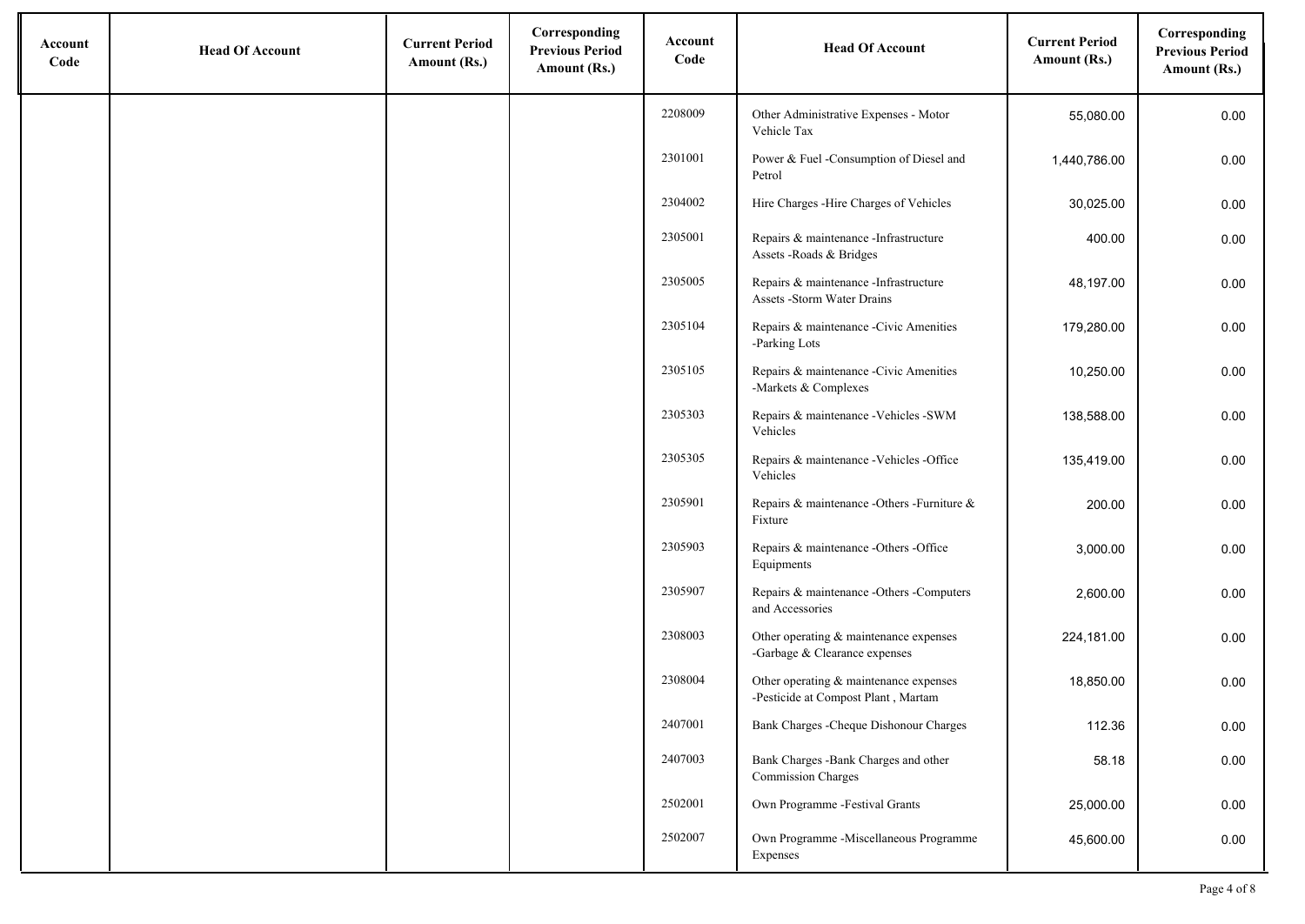| Account<br>Code | <b>Head Of Account</b>                                                                | <b>Current Period</b><br>Amount (Rs.) | Corresponding<br><b>Previous Period</b><br>Amount (Rs.) | Account<br>Code | <b>Head Of Account</b>                                       | <b>Current Period</b><br>Amount (Rs.) | Corresponding<br><b>Previous Period</b><br>Amount (Rs.) |
|-----------------|---------------------------------------------------------------------------------------|---------------------------------------|---------------------------------------------------------|-----------------|--------------------------------------------------------------|---------------------------------------|---------------------------------------------------------|
|                 |                                                                                       |                                       |                                                         | 2502101         | Scheme Programme -SJSRY Wages                                | 30,650.00                             | 0.00                                                    |
|                 |                                                                                       |                                       |                                                         | 2502102         | Scheme Programme -SJSRY Other Expenses                       | 361,900.00                            | 0.00                                                    |
|                 |                                                                                       |                                       |                                                         |                 |                                                              | 17,567,425.54                         | 0.00                                                    |
|                 | <b>Non-Operating Receipts</b>                                                         |                                       |                                                         |                 | <b>Non-Operating Payments</b>                                |                                       |                                                         |
| 1805001         | Unclaimed Refund Payable/ Liabilities Written<br>Back -Lapsed / Stale Cheque          | 50,467.00                             | 0.00                                                    | 3202008         | State Government -Others                                     | 2,163,014.00                          | 0.00                                                    |
| 1808000         | Miscellaneous Income -Consolidated<br>Miscellaneous Income                            | 600.00                                | 0.00                                                    | 3501001         | Creditors -Suppliers Control Account                         | 6,755,675.00                          | 0.00                                                    |
| 3101001         | Municipal Fund -Previous Year Closing<br>Balance                                      | 0.00                                  | 27,700,360.00                                           | 3501002         | Creditors -Contractors Control Account                       | 416,819.00                            | 0.00                                                    |
| 3201003         | Central Government -13 th Finance<br>Commission                                       | 1,679,097.00                          | 0.00                                                    | 3501003         | Creditors - Expenses Payable                                 | 2,595,110.00                          | 0.00                                                    |
| 3201009         | Central Government -SJSRY                                                             | 1,845,957.00                          | 2,984,456.00                                            | 3501010         | Creditors -Payables against Scheme Expenses                  | 103,385.00                            | 0.00                                                    |
| 3201013         | Central Government -National Rural Health<br>Mission                                  | 975,000.00                            | 0.00                                                    | 3501101         | Employee Liabilities -Salary Payable (staff and<br>officers) | 9,078,542.00                          | 0.00                                                    |
| 3201014         | Central Government - Other Miscellaneous<br>Grants                                    | 14,916.00                             | 0.00                                                    | 3501102         | Employee Liabilities - Wages Payable                         | 2,401,589.00                          | 0.00                                                    |
| 3202003         | State Government -JNNURM - BSUP                                                       | 7,255.00                              | 0.00                                                    |                 | (labourers)                                                  |                                       |                                                         |
| 3202005         | State Government -Land Revenue & Disaster                                             | 24,510.00                             | 731,200.00                                              | 3501104         | Employee Liabilities -Provident Fund Payable                 | 54,699.00                             | 0.00                                                    |
| 3204000         | Management<br>Financial Institutions -Consolidated Grants                             | 600,000.00                            | 0.00                                                    | 3501105         | Employee Liabilities -Pension Liabilities                    | 146,320.00                            | 0.00                                                    |
|                 | from Financial Institutions                                                           |                                       |                                                         | 3501106         | Employee Liabilities - Welfare Funds Liability               | 16,052.00                             | 0.00                                                    |
| 3401002         | From Contractors/Suppliers -Security Deposit<br>- Municipal Fund                      | 3,694,563.00                          | 0.00                                                    | 3501110         | Employee Liabilities - Other Liabilities                     | 652.589.00                            | 0.00                                                    |
| 3408001         | From Others -RTI Fees                                                                 | 30.00                                 | 0.00                                                    |                 |                                                              |                                       |                                                         |
| 3502020         | Recoveries payable - EPF Deduction                                                    | 65,527.00                             | 0.00                                                    | 3502001         | Recoveries payable -P.F. Deductions                          | 2,029,271.00                          | 0.00                                                    |
| 3504113         | Advance Collection of Revenues - Advance<br>Receipts - License Fees Year 1            | 1,883,930.55                          | 0.00                                                    | 3502002         | Recoveries payable -Insurance Premium<br>Deductions          | 629,294.00                            | 0.00                                                    |
| 3504119         | Advance Collection of Revenues - Advance<br>Receipts - Garbage Collection Fees Year 1 | 558,095.50                            | 0.00                                                    | 3502005         | Recoveries payable -Profession Tax Deduction                 | 63,575.00                             | 0.00                                                    |
|                 |                                                                                       |                                       |                                                         | 3502006         | Recoveries payable -TDS - Employees                          | 114,583.00                            | 0.00                                                    |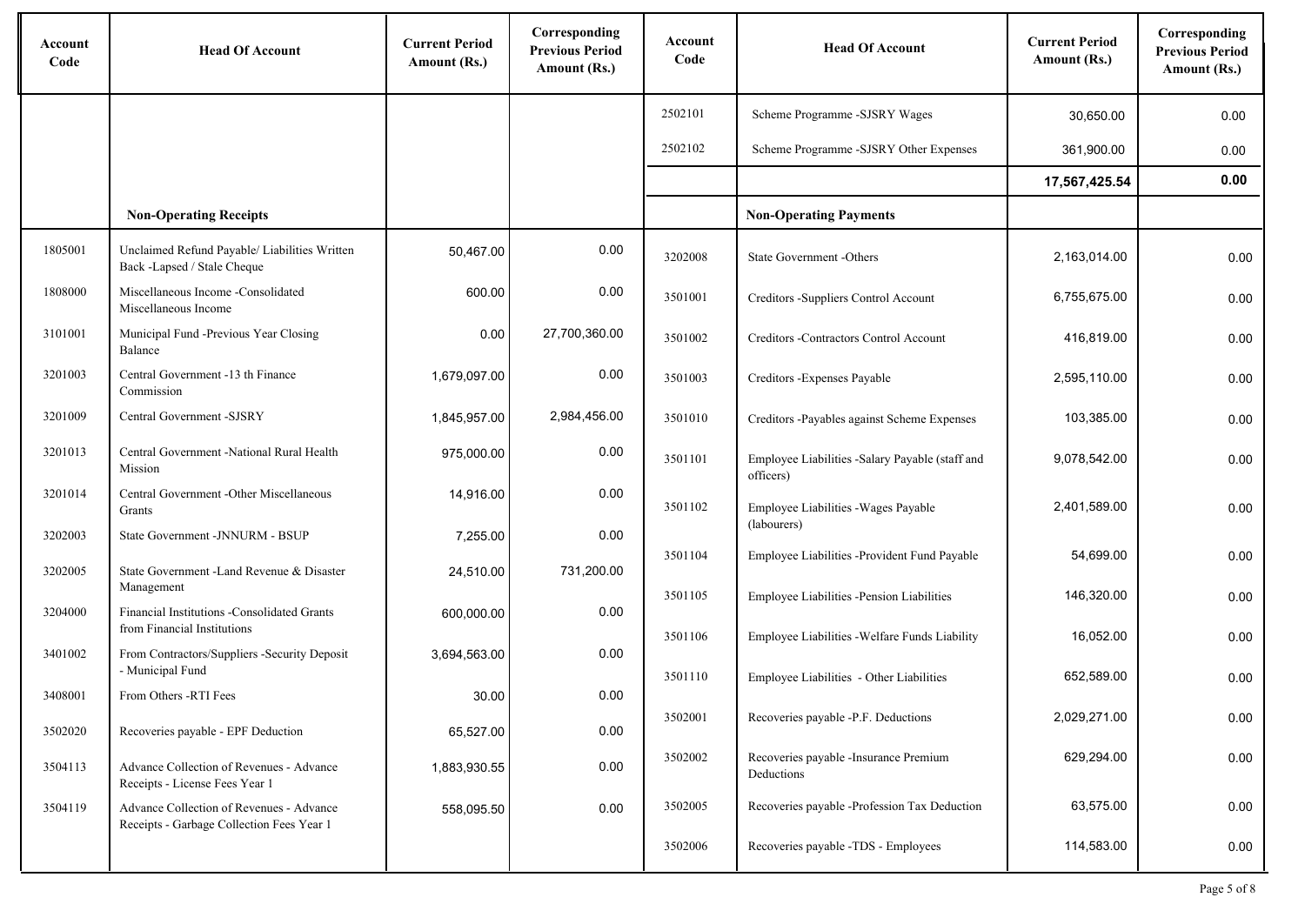| Account<br>Code | <b>Head Of Account</b>                                                        | <b>Current Period</b><br>Amount (Rs.) | Corresponding<br><b>Previous Period</b><br>Amount (Rs.) | Account<br>Code | <b>Head Of Account</b>                                                        | <b>Current Period</b><br>Amount (Rs.) | Corresponding<br><b>Previous Period</b><br>Amount (Rs.) |
|-----------------|-------------------------------------------------------------------------------|---------------------------------------|---------------------------------------------------------|-----------------|-------------------------------------------------------------------------------|---------------------------------------|---------------------------------------------------------|
| 3504123         | Advance Collection of Revenues - Advance<br>Receipts - Sanitation Fees Year 1 | 70,284.00                             | 0.00                                                    | 3502008         | Recoveries payable -Vat Deduction                                             | 748,967.00                            | 0.00                                                    |
| 4602001         | Loans to Employee against GPF -Employees<br>(Staff)                           | 461,000.00                            | 0.00                                                    | 3502009         | Recoveries payable -TDS - Contractors                                         | 5,854.00                              | 0.00                                                    |
|                 |                                                                               | 11,931,232.05                         | 31,416,016.00                                           | 3502013         | Recoveries payable -Vat Deduction - Scheme<br>expenses                        | 5,192.00                              | 0.00                                                    |
|                 |                                                                               |                                       |                                                         | 3502015         | Recoveries payable -Labour Cess- Contractors                                  | 79,182.00                             | 0.00                                                    |
|                 |                                                                               |                                       |                                                         | 3502016         | Recoveries payable -Bank Loan                                                 | 2,841,620.00                          | 0.00                                                    |
|                 |                                                                               |                                       |                                                         | 3502017         | Recoveries payable -Group Insurance /Salary<br>Saving scheme                  | 40,600.00                             | 0.00                                                    |
|                 |                                                                               |                                       |                                                         | 3502018         | Recoveries payable -Other Deductions                                          | 377,615.00                            | 0.00                                                    |
|                 |                                                                               |                                       |                                                         | 3601000         | Provisions for Expenses -Consolidated<br>Provision for Expenses               | 199,948.00                            | 0.00                                                    |
|                 |                                                                               |                                       |                                                         | 4102003         | <b>Buildings - Market Building</b>                                            | 221,665.00                            | 0.00                                                    |
|                 |                                                                               |                                       |                                                         | 4106008         | Office & Other Equipments -Office Machines<br>and Equipment                   | 2,300.00                              | 0.00                                                    |
|                 |                                                                               |                                       |                                                         | 4106009         | Office & Other Equipments -Others                                             | 5,040.00                              | 0.00                                                    |
|                 |                                                                               |                                       |                                                         | 4208001         | Other Investments -Fixed Deposits with Banks                                  | 28,000,000.00                         | 0.00                                                    |
|                 |                                                                               |                                       |                                                         | 4601004         | Loans and advances to employees -Advance<br>for Festivals                     | 215,500.00                            | 0.00                                                    |
|                 |                                                                               |                                       |                                                         | 4601007         | Loans and advances to employees -Temporary<br>Advances (For Official Purpose) | 2,064,098.00                          | 0.00                                                    |
|                 |                                                                               |                                       |                                                         | 4602002         | Loans to Employee against GPF -Employees<br>(Labour)                          | 259,000.00                            | 0.00                                                    |
|                 |                                                                               |                                       |                                                         | 4605001         | Advance to others -Mobilization Advances                                      | 21,500.00                             | 0.00                                                    |
|                 |                                                                               |                                       |                                                         | 4605004         | Advance to others - Advance to Councillors                                    | 175,000.00                            | 0.00                                                    |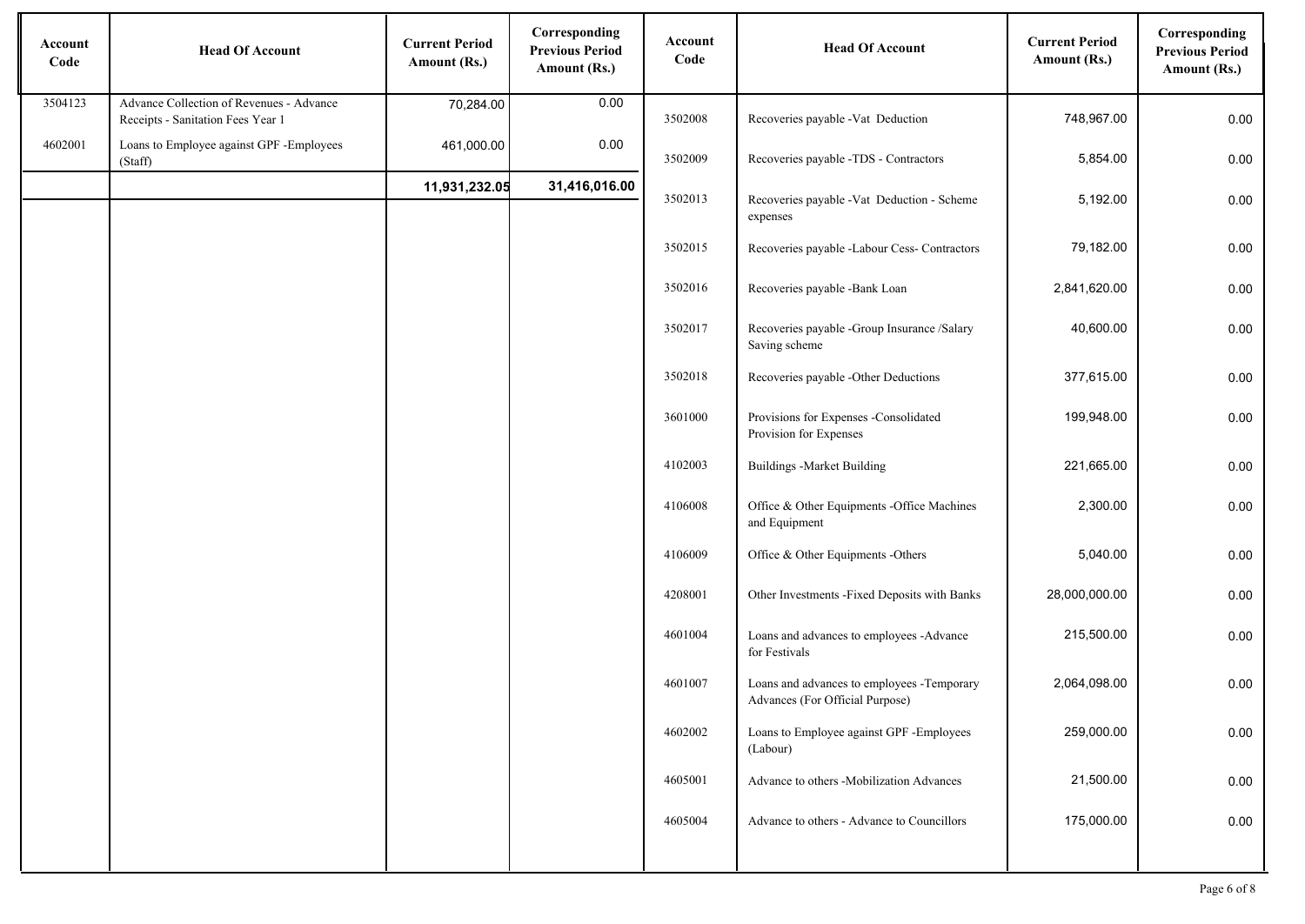| Account<br>Code | <b>Head Of Account</b> | <b>Current Period</b><br>Amount (Rs.) | Corresponding<br><b>Previous Period</b><br>Amount (Rs.) | Account<br>Code | <b>Head Of Account</b>                 | <b>Current Period</b><br>Amount (Rs.) | Corresponding<br><b>Previous Period</b><br>Amount (Rs.) |
|-----------------|------------------------|---------------------------------------|---------------------------------------------------------|-----------------|----------------------------------------|---------------------------------------|---------------------------------------------------------|
|                 |                        |                                       |                                                         |                 |                                        | 62,483,598.00                         | 0.00                                                    |
|                 |                        |                                       |                                                         |                 |                                        |                                       |                                                         |
|                 |                        |                                       |                                                         |                 | <b>Closing Balances #</b>              |                                       |                                                         |
|                 |                        |                                       |                                                         | 4501001         | Cash in hand                           | 74,590.00                             | 0.00                                                    |
|                 |                        |                                       |                                                         | 4501003         | Cheques in hand                        | 0.00                                  | 0.00                                                    |
|                 |                        |                                       |                                                         | 4502001         | Oriental Bank of Commerce -A/c No 1602 | 46,713.00                             | 35,143.00                                               |
|                 |                        |                                       |                                                         | 4502201         | Axis Bank - Revenue Account            | 132,030.32                            | 8,152,243.00                                            |
|                 |                        |                                       |                                                         | 4502202         | Axis Bank (4457) - BRGF                | 42,520.00                             | 27,604.00                                               |
|                 |                        |                                       |                                                         | 4502203         | Axis Bank (1710) - Expenses Account    | 5,714,658.64                          | 16,070,537.00                                           |
|                 |                        |                                       |                                                         | 4504201         | Axis Bank (5936) - SJSRY               | 2,444,176.00                          | 2,984,456.00                                            |
|                 |                        |                                       |                                                         | 4504202         | Axis Bank (6275) - Disaster Management | 580,710.00                            | 731,200.00                                              |
|                 |                        |                                       |                                                         | 4504203         | Axis Bank (8064) - GMC Relief Fund     | 1,251,819.00                          | 3,414,833.00                                            |
|                 |                        |                                       |                                                         | 4504204         | Axis Bank (6267) - BSUP                | 1,749,371.00                          | 0.00                                                    |
|                 |                        |                                       |                                                         |                 |                                        | 12,036,587.96                         | 31,416,016.00                                           |
|                 |                        |                                       |                                                         |                 |                                        |                                       |                                                         |
|                 |                        |                                       |                                                         |                 |                                        |                                       |                                                         |
|                 |                        |                                       |                                                         |                 |                                        |                                       |                                                         |
|                 |                        |                                       |                                                         |                 |                                        |                                       |                                                         |
|                 |                        |                                       |                                                         |                 |                                        |                                       |                                                         |
|                 |                        |                                       |                                                         |                 |                                        |                                       |                                                         |
|                 |                        |                                       |                                                         |                 |                                        |                                       |                                                         |